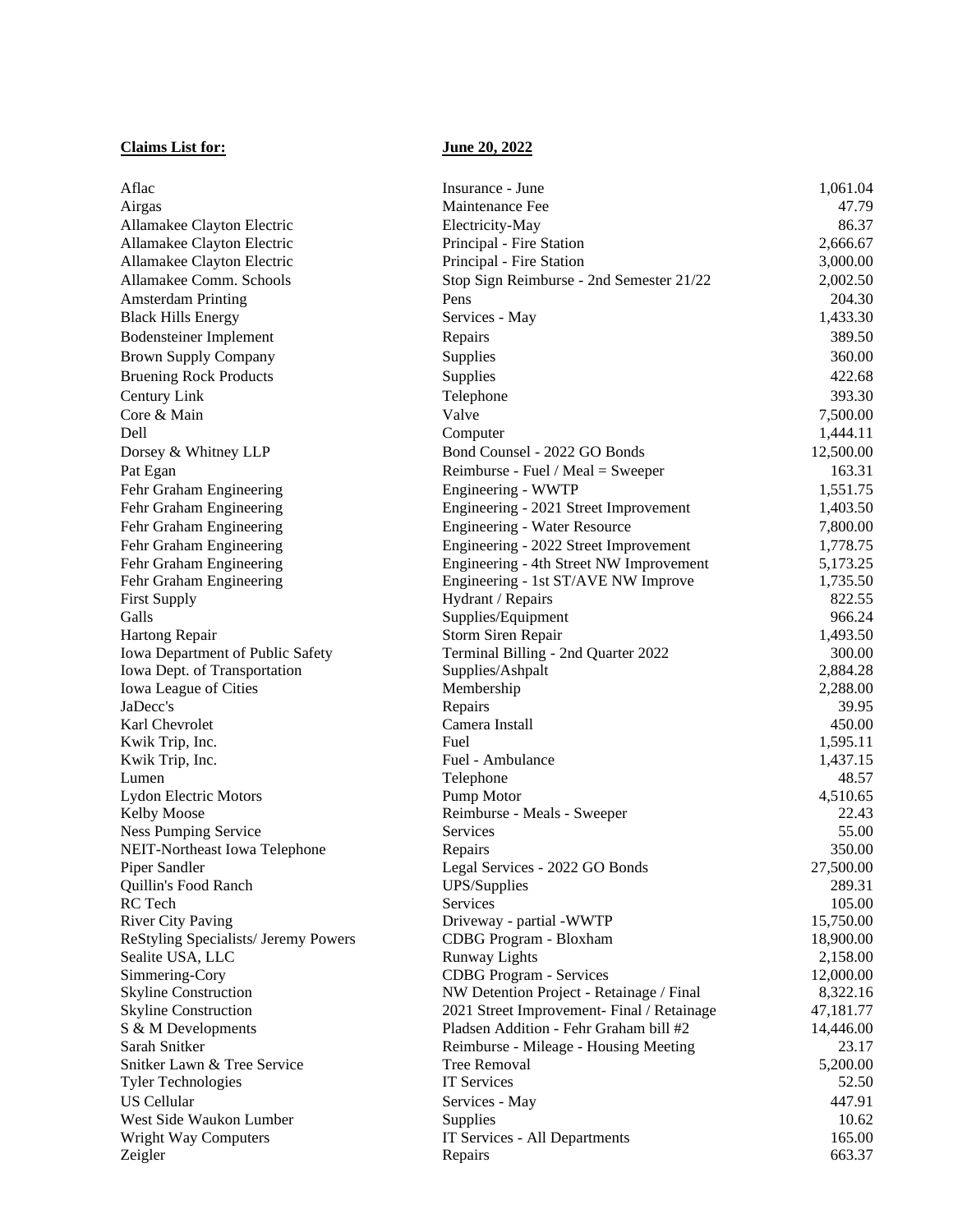| <b>PAID CLAIMS:</b>                   |                                            |           |
|---------------------------------------|--------------------------------------------|-----------|
| <b>IPERS</b>                          | May Withholding - Police                   | 4,633.52  |
| <b>IPERS</b>                          | May Withholding - Regular                  | 13,618.85 |
| Treasurer-State of IA                 | State W/H - May                            | 4,511.00  |
| Vantagepoint Transfer                 | ICMA Retirement -May                       | 654.64    |
| Regular Payroll                       | May 29 - June 11, 2022                     | 56,526.52 |
| <b>Collection Services</b>            | Garnishment                                | 238.57    |
| <b>EFTPS</b>                          | Federal W/H                                | 4,665.27  |
| <b>EFTPS</b>                          | SS / Medicare W/H                          | 11,243.54 |
| Maria Tiscareno                       | Water Deposit Refund                       | 150.00    |
| Treasurer-State of IA                 | Sales Tax - May                            | 3,559.73  |
| Treasurer-State of IA                 | WET Tax - May                              | 2,311.39  |
| WSB-CC-Wal-Mart                       | 50" TV - Police                            | 168.00    |
| WSB-CC-Wal-Mart                       | Generator - Police                         | 927.99    |
| WSB-CC-Des Moines Register            | Month Subscription                         | 13.90     |
| <b>PAID MUSIC IN THE PARK CLAIMS:</b> |                                            |           |
| <b>Waukon State Bank</b>              | Checks                                     | 30.54     |
| Jeff Goettel                          | Entertainment                              | 250.00    |
| Lil Dale & The Legends                | Entertainment                              | 250.00    |
| <u>PAID YSF FOOTBALL CLAIM:</u>       |                                            |           |
| <b>Waukon State Bank</b>              | Checks                                     | 30.54     |
| <b>WELLNESS TRUST CLAIM:</b>          |                                            |           |
| Iowa Surveillance Team                | New Security System                        | 9,164.80  |
| <b>WELLNESS CLAIMS:</b>               |                                            |           |
| <b>Alliant Energy</b>                 | Electricity - May                          | 4,417.00  |
| <b>Black Hills Energy</b>             | Gas - May                                  | 984.54    |
| <b>Cardmember Services</b>            |                                            | 941.90    |
| Fastenal                              | Supplies                                   | 458.59    |
|                                       | Supplies                                   |           |
| News Publishing                       | Advertising                                | 88.00     |
| Roger's Lock & Key                    | Repair                                     | 133.00    |
| Waukon Park & Rec                     | Reimburse Program Fees                     | 4,155.00  |
| PARK~REC~POOL CLAIMS:                 |                                            |           |
| AgVantage                             | Fuel                                       | 1,257.72  |
| <b>Alliant Energy</b>                 | Electricity - May                          | 2,983.58  |
| Benjegerdes Machine                   | Repairs                                    | 53.56     |
| <b>Black Hills Energy</b>             | Gas - May and fix last years usage         | 9,628.98  |
| <b>Bodensteiner Implement</b>         | Repairs                                    | 1,659.62  |
| <b>Bodensteiner Implement</b>         | (2) New JD Tractor/Mower less (2) Trade-in | 12,500.00 |
| <b>Cardmember Services</b>            | Supplies / Concessions                     | 4,042.53  |
| Carrico Aquatic Resources             | Supplies - pool                            | 2,625.00  |
| Casper Plumbing & Heating             | Repairs                                    | 95.00     |
| Century Link                          | Telephone                                  | 60.63     |
| Cunningham Hardware                   | Repairs                                    | 244.29    |
| Fastenal                              | Supplies                                   | 315.90    |
| Kathy Guyer                           | <b>Instructor Fee</b>                      | 500.00    |
| Joe & Matt's Plumbing                 | Repairs                                    | 162.50    |
| Ken Kerr Electric                     | Repairs                                    | 61.38     |
| Leiran Auto Repair                    | Repairs                                    | 584.98    |
| <b>Light Source Central</b>           | Metal Halide Lamps-Pool                    | 576.00    |
| Menards                               | Supplies / Repairs                         | 275.80    |
| Myers-Cox Company                     | Concessions                                | 1,112.11  |
| News Publishing                       | Advertising                                | 33.00     |